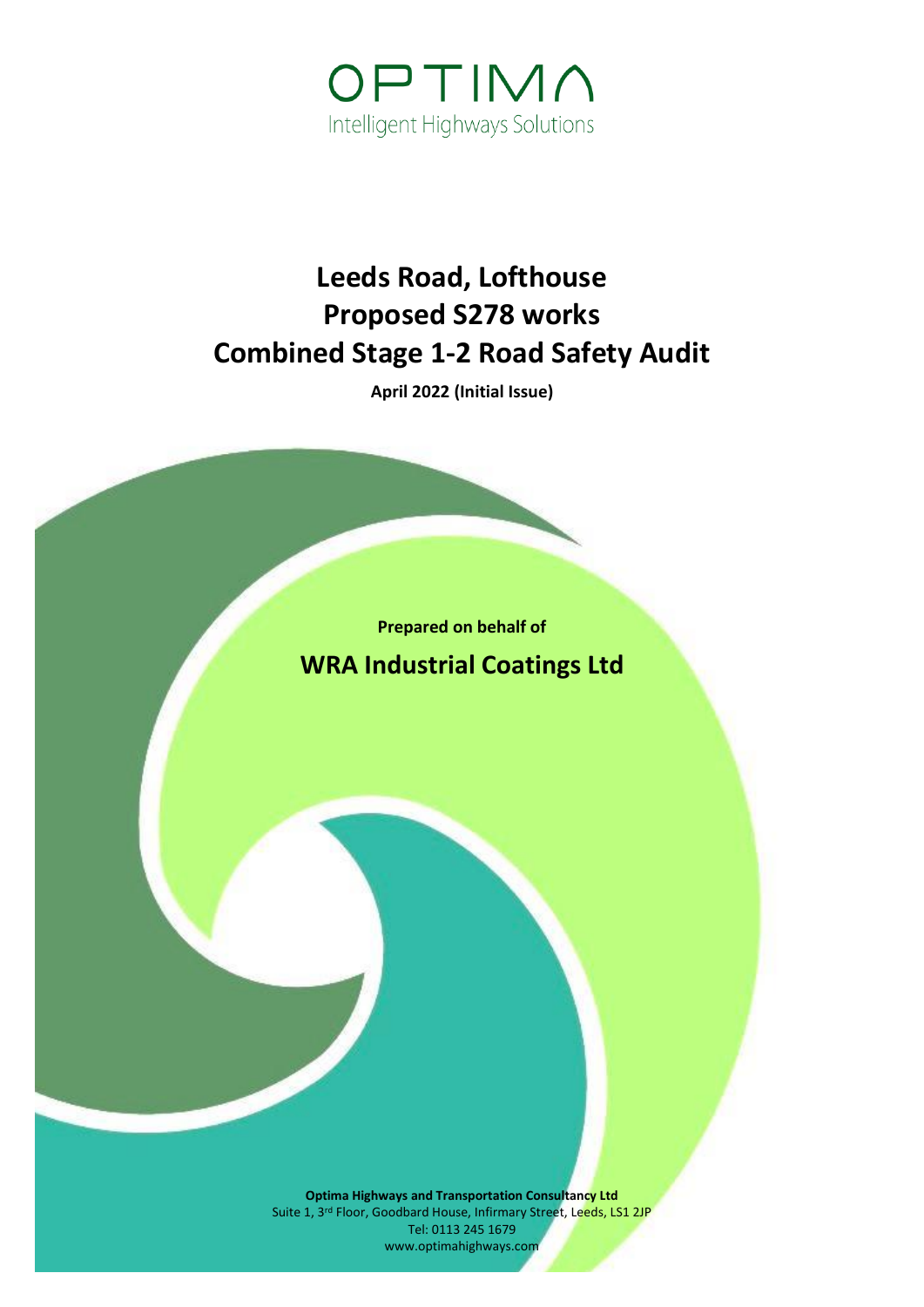# **Quality Management**

| Leeds Road, Lofthouse - Combined Stage 1-2 Road Safety Audit<br>Project No: 21182 |                                                                                           |                   |                   |                   |  |
|-----------------------------------------------------------------------------------|-------------------------------------------------------------------------------------------|-------------------|-------------------|-------------------|--|
| <b>File reference</b>                                                             | O:\Leeds Road, Lofthouse RSA\TEXT\REPORTS\220429 Leeds Road, Lofthouse Stage 1-2 RSA.docx |                   |                   |                   |  |
| Issue/revision                                                                    | <b>Initial Issue</b>                                                                      | <b>Revision 1</b> | <b>Revision 2</b> | <b>Revision 3</b> |  |
| <b>Remarks</b>                                                                    | Final                                                                                     |                   |                   |                   |  |
| Date                                                                              | 29th April 2022                                                                           |                   |                   |                   |  |
| <b>Prepared by</b>                                                                | M Whittaker                                                                               |                   |                   |                   |  |
| <b>Signature</b>                                                                  |                                                                                           |                   |                   |                   |  |
| Checked by                                                                        | E Green                                                                                   |                   |                   |                   |  |
| <b>Signature</b>                                                                  | Elepter an                                                                                |                   |                   |                   |  |
| <b>Authorised by</b>                                                              | M Whittaker                                                                               |                   |                   |                   |  |
| <b>Signature</b>                                                                  |                                                                                           |                   |                   |                   |  |

This document has been prepared for the exclusive use of the Client and unless otherwise agreed in writing by them or by Optima Highways and Transportation Ltd, no other party may use, make use of or rely on the contents of this document. This document cannot be assigned or transferred to any third party without the express written agreement of both Optima Highways and Transportation Ltd and the Client.

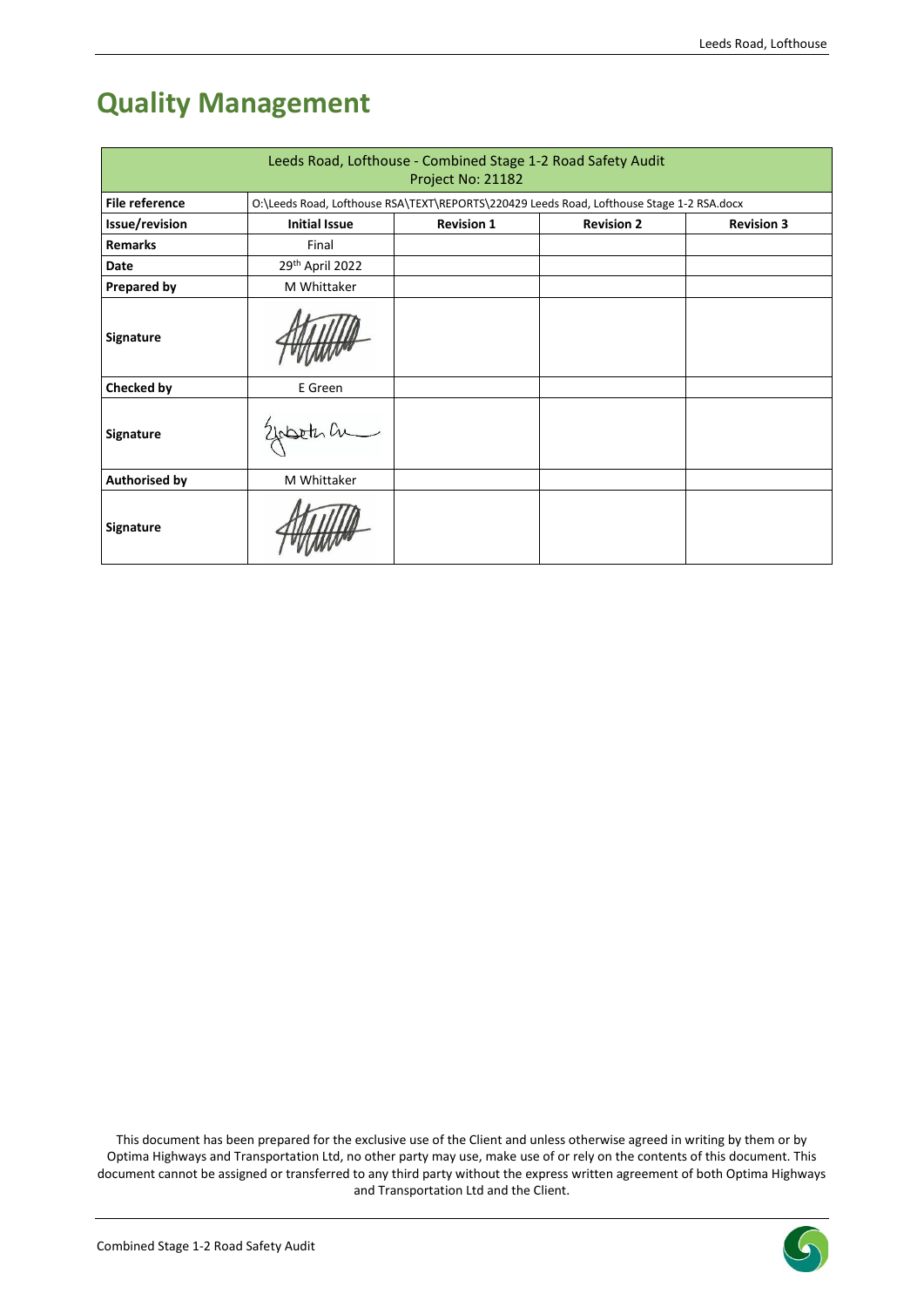## **Content**

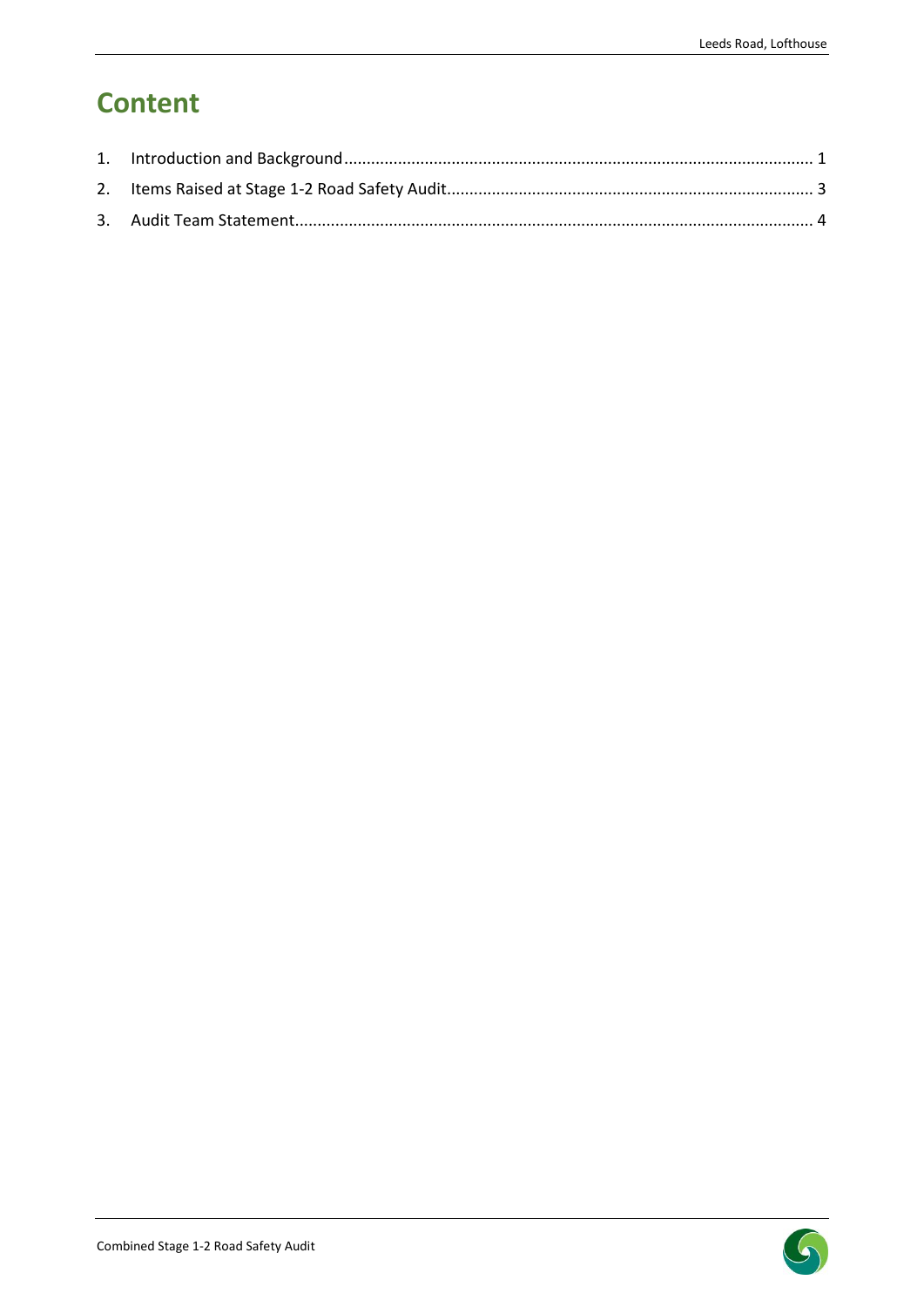### <span id="page-3-0"></span>**1. Introduction and Background**

### **1.1 PROJECT DETAILS**

|  | <b>Table 1.1 Project Details</b> |
|--|----------------------------------|
|--|----------------------------------|

| Report title                    | Combined Stage 1-2 Road Safety Audit |  |
|---------------------------------|--------------------------------------|--|
| Date                            | 29th April 2022                      |  |
| Document reference and revision | 220429 Initial Issue                 |  |
| Prepared by                     | Optima Highways                      |  |
| On behalf of                    | Leeds City Council                   |  |

#### **1.2 INTRODUCTION**

1.2.1 Optima Highways and Transportation Consultancy Ltd (Optima) has been appointed to undertake a combined Stage 1-2 Road Safety Audit of a proposed S278 works associated with an industrial development on land to the east of Leeds Road, Lofthouse.

1.2.2 The Road Safety Audit has been carried out by experienced Road Safety Engineers employed by Optima who are independent from the design. The Road Safety Audit Team membership consisted of:

#### **Martin Whittaker FIHE MSoRSA**

Road Safety Audit Team Leader (Director, Optima)

#### **Elizabeth Green BEng MSc CEng MICE FCIHT**

Road Safety Audit Team Member (Associate Director, Optima)

#### **1.3 PREVIOUS ROAD SAFETY AUDITS**

1.3.1 The Road Safety Audit Team has not been made aware of any previous Road Safety Audits.

#### **1.4 SCHEME DETAILS**

1.4.1 The proposed works include the formation of a new access onto Leeds Road and creation of a ghost island. The proposed access incorporates dropped kerbs and tactile paving to serve two small scale light industrial units.

1.4.2 The following drawings set out within Table 1.2 were provided to the Audit Team for the purposes of the Audit:

| <b>Designer</b>      | <b>Drawing No.</b> | Title                           |
|----------------------|--------------------|---------------------------------|
| <b>VIA Solutions</b> | 2111801 REV D      | Section 278 Design              |
| Mosodi               | 21022.ATR.02       | Swept Path 9.62m Refuse Vehicle |

#### **Table 1.2 Drawings**

1.4.3 The following additional information has also been supplied to the Road Safety Audit Team:

• Road Safety Audit Brief dated 6<sup>th</sup> April 2022 issued by VIA Solutions.

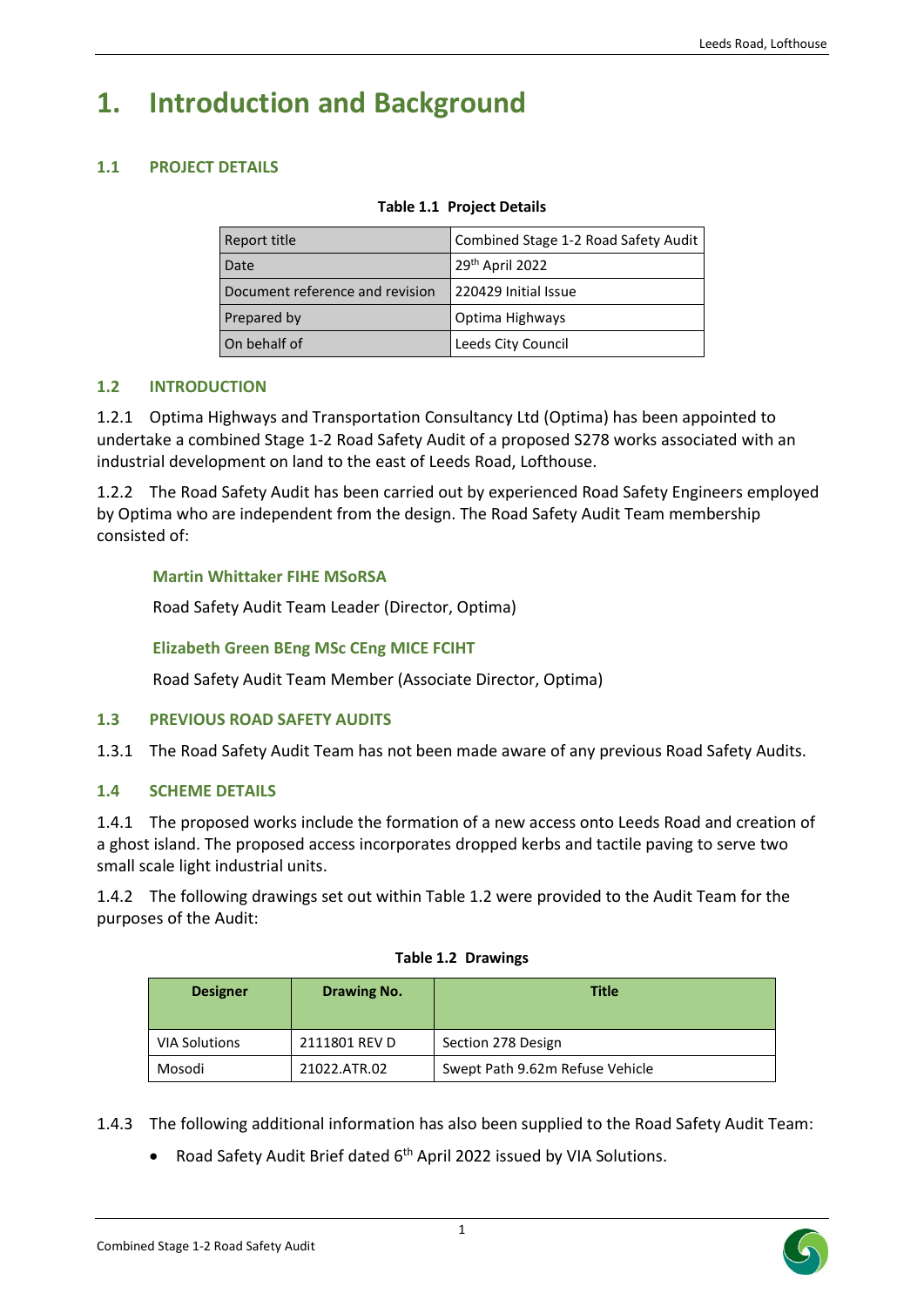### **1.5 TERMS OF REFERENCE AND AUDIT DETAILS**

1.5.1 This Road Safety Audit has been undertaken in accordance with GG 119 and a Road Safety Audit brief prepared by the Design Organisation.

1.5.2 The above plans and information have been examined prior to the site visit, analysed in detail on site and at the offices of Optima following the visit.

1.5.3 A Site visit was carried out by the Road Safety Audit Team on Thursday 29<sup>th</sup> April 2022 between the hours of 14:50 and 15:15. The weather was fine/dry. Moderate to high traffic and pedestrian volumes were observed along Leeds Road.

1.5.4 The Road Safety Audit considers and reports only on the safety implications of the proposed scheme as presented and has not examined or verified the compliance of the designs to any other criteria.



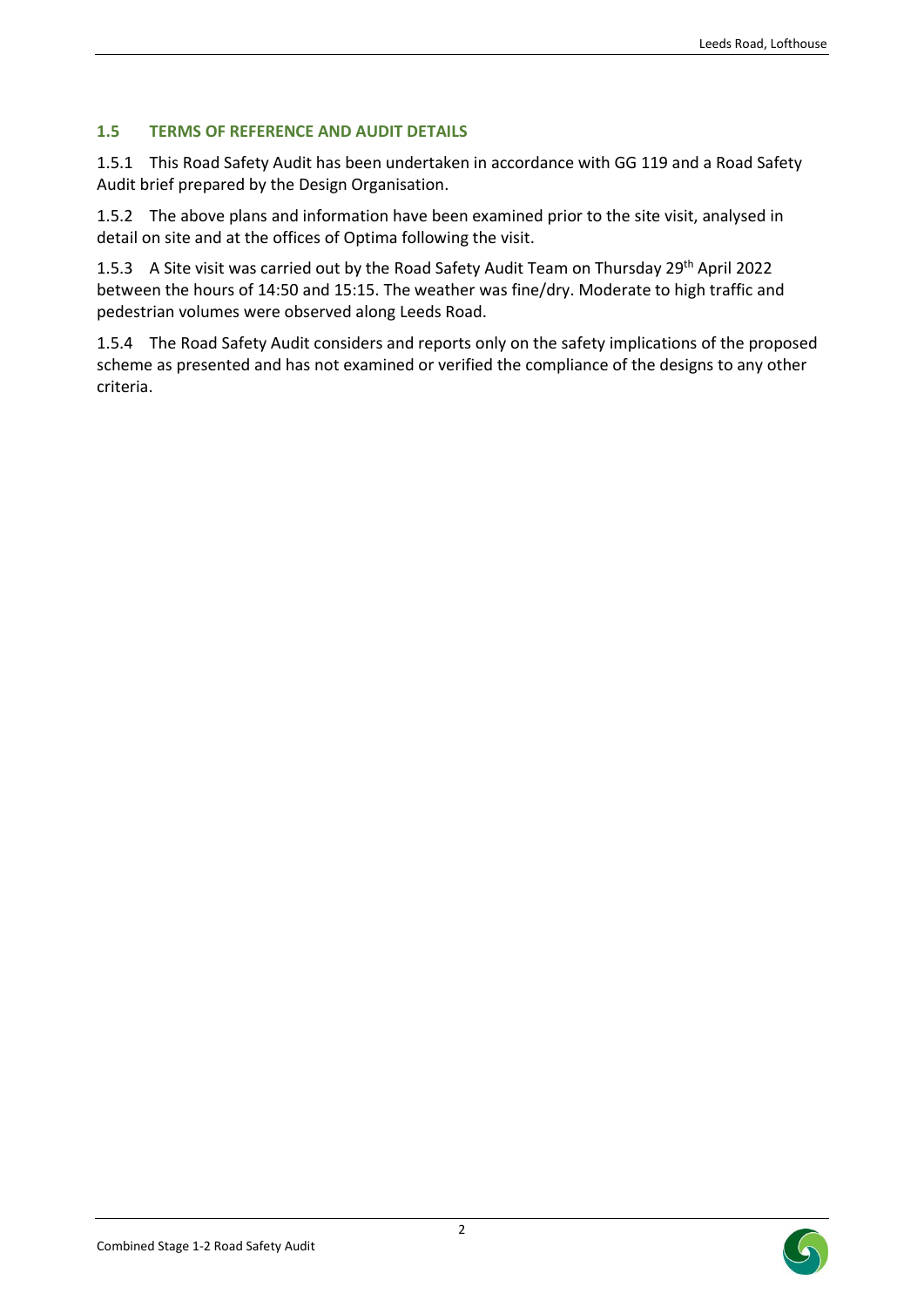# <span id="page-5-0"></span>**2. Items Raised at Stage 1-2 Road Safety Audit**

2.1.1 The Road Safety Audit Team did not identify any items of concern pertaining to road safety during the Combined Stage 1-2 Road Safety Audit.